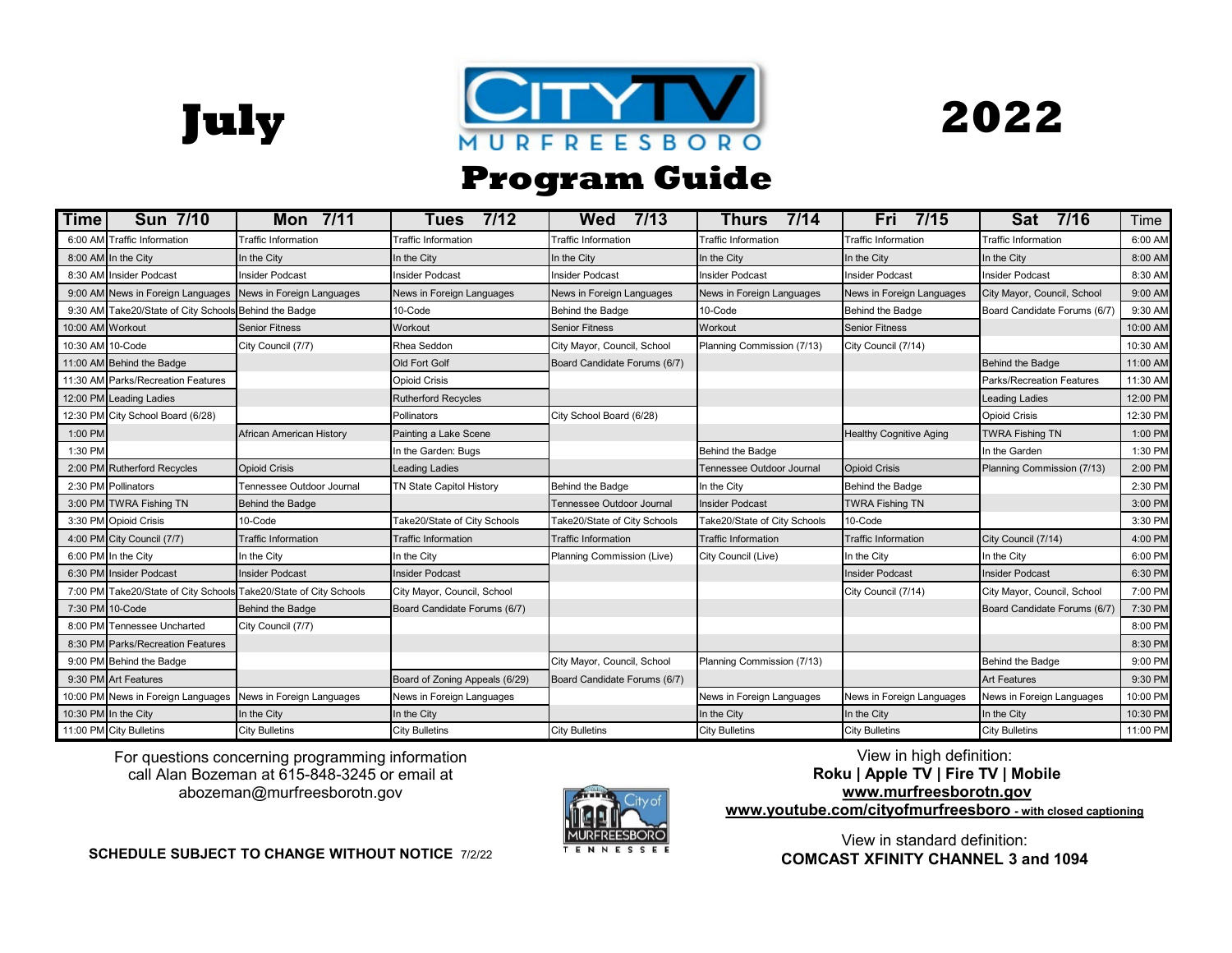





## \* **Program Guide**

| Time             | Sun 7/17                             | Mon 7/18                        | 7/19<br>Tues                        | Wed<br>7/20                                        | 7/21<br><b>Thurs</b>         | Fri<br>7/22                  | <b>Sat</b><br>7/23                | Time     |
|------------------|--------------------------------------|---------------------------------|-------------------------------------|----------------------------------------------------|------------------------------|------------------------------|-----------------------------------|----------|
|                  | 6:00 AM Traffic Information          | Traffic Information             | <b>Traffic Information</b>          | <b>Traffic Information</b>                         | <b>Traffic Information</b>   | <b>Traffic Information</b>   | <b>Traffic Information</b>        | 6:00 AM  |
|                  | 8:00 AM In the City                  | In the City                     | In the City                         | In the City                                        | In the City                  | In the City                  | In the City                       | 8:00 AM  |
|                  | 8:30 AM Insider Podcast              | <b>Insider Podcast</b>          | <b>Insider Podcast</b>              | Insider Podcast                                    | <b>Insider Podcast</b>       | <b>Insider Podcast</b>       | <b>Insider Podcast</b>            | 8:30 AM  |
|                  | 9:00 AM News in Foreign Languages    | News in Foreign Languages       | News in Foreign Languages           | News in Foreign Languages                          | News in Foreign Languages    | News in Foreign Languages    | News in Foreign Languages         | 9:00 AM  |
|                  | 9:30 AM Take20/State of City Schools | Behind the Badge                | 10-Code                             | Behind the Badge                                   | 10-Code                      | Behind the Badge             | Take20/State of City Schools      | 9:30 AM  |
| 10:00 AM Workout |                                      | <b>Senior Fitness</b>           | Workout                             | <b>Senior Fitness</b>                              | Workout                      | <b>Senior Fitness</b>        | Workout                           | 10:00 AM |
| 10:30 AM 10-Code |                                      | City Council (7/14)             | Behind the Badge                    | <b>TWRA Fishing TN</b>                             | In the Garden Containers     | City Council (7/21)          | 10-Code                           | 10:30 AM |
|                  | 11:00 AM Behind the Badge            |                                 | Planning Commission (7/13)          | Tennessee Outdoor Journal                          | Tennessee Outdoor Journal    |                              | Behind the Badge                  | 11:00 AM |
|                  | 11:30 AM Parks/Recreation Features   |                                 |                                     | <b>Parks/Recreation Features</b>                   | Parks/Recreation Facilites   |                              | Parks/Recreation Features         | 11:30 AM |
|                  | 12:00 PM Parks and Recreation (6/1)  |                                 |                                     | <b>Public Service Announcements MCS Foundation</b> |                              | City Mayor, Council, School  | City Mayor, Council, School       | 12:00 PM |
| 12:30 PM         |                                      |                                 |                                     | and Promotional Videos                             | Behind the Badge             | Board Candidate Forums (6/7) | Board Candidate Forums (6/7)      | 12:30 PM |
|                  | 1:00 PM Healthy Cognitive Aging      | <b>TN State Capitol History</b> |                                     | <b>Historic Zoning Commission</b>                  | Painting with John           |                              |                                   | 1:00 PM  |
| 1:30 PM          |                                      |                                 | <b>Public Service Announcements</b> | (7/19)                                             | In the Garden                |                              |                                   | 1:30 PM  |
|                  | 2:00 PM City School Board (6/28)     | In the Garden                   | and Promotional Videos              | <b>Healthy Living</b>                              | Old Fort Golf                | <b>Old Fort Golf</b>         | <b>Historic Zoning Commission</b> | 2:00 PM  |
| 2:30 PM          |                                      | Tennessee Outdoor Journal       | In the City                         | 10-Code                                            | In the City                  | Behind the Badge             | (7/19)                            | 2:30 PM  |
| 3:00 PM          |                                      | Behind the Badge                | Take20/State of City Schools        | <b>Behind the Badge</b>                            | <b>Insider Podcast</b>       | Tennessee Outdoor Journal    | In the Garden: Pollinators        | 3:00 PM  |
| 3:30 PM          |                                      | 10-Code                         | Historic Zoning (Live)              | Take20/State of City Schools                       | Take20/State of City Schools | 10-Code                      | <b>MCS Foundation</b>             | 3:30 PM  |
|                  | 4:00 PM City Council (7/14)          | <b>Traffic Information</b>      | <b>Traffic Information</b>          | <b>Traffic Information</b>                         | <b>Traffic Information</b>   | <b>Traffic Information</b>   | City Council (7/21)               | 4:00 PM  |
|                  | 6:00 PM In the City                  | In the City                     | In the City                         | In the City                                        | City Council (Live)          | In the City                  | In the City                       | 6:00 PM  |
|                  | 6:30 PM Insider Podcast              | <b>Insider Podcast</b>          | <b>Insider Podcast</b>              | <b>Insider Podcast</b>                             |                              | <b>Insider Podcast</b>       | <b>Insider Podcast</b>            | 6:30 PM  |
|                  | 7:00 PM Take20/State of City Schools | Take20/State of City Schools    | Tennessee Outdoor Journal           | City Mayor, Council, School                        |                              | City Council (7/21)          | Take20/State of City Schools      | 7:00 PM  |
|                  | 7:30 PM 10-Code                      | Behind the Badge                | In the Garden                       | Board Candidate Forums (6/7)                       |                              |                              | 10-Code                           | 7:30 PM  |
|                  | 8:00 PM Tennessee Uncharted          | City Council (7/14)             | <b>Historic Zoning</b>              |                                                    |                              |                              | Tennessee Outdoor Journal         | 8:00 PM  |
|                  | 8:30 PM Parks/Recreation Features    |                                 | Commission (7/19)                   |                                                    |                              |                              | <b>Parks/Recreation Features</b>  | 8:30 PM  |
|                  | 9:00 PM Behind the Badge             |                                 | <b>Bill Allen: WWII Vet</b>         | City School Board (6/28)                           | <b>Historic Zoning</b>       |                              | Behind the Badge                  | 9:00 PM  |
|                  | 9:30 PM Art Features                 |                                 | Painting with John                  |                                                    | Commission (7/19)            |                              | <b>Art Features</b>               | 9:30 PM  |
|                  | 10:00 PM News in Foreign Languages   | News in Foreign Languages       | News in Foreign Languages           | News in Foreign Languages                          | News in Foreign Languages    | News in Foreign Languages    | News in Foreign Languages         | 10:00 PM |
|                  | 10:30 PM In the City                 | In the City                     | In the City                         | In the City                                        | In the City                  | In the City                  | In the City                       | 10:30 PM |
|                  | 11:00 PM City Bulletins              | <b>City Bulletins</b>           | <b>City Bulletins</b>               | <b>City Bulletins</b>                              | <b>City Bulletins</b>        | <b>City Bulletins</b>        | <b>City Bulletins</b>             | 11:00 PM |

. abozeman@murfreesborotn.gov For questions concerning programming information call Alan Bozeman at 615-848-3245 or email at



. **www.youtube.com/cityofmurfreesboro - with closed captioning**  View in high definition: **Roku | Apple TV | Fire TV | Mobile www.murfreesborotn.gov**

View in standard definition: **COMCAST XFINITY CHANNEL 3 and 1094**

**SCHEDULE SUBJECT TO CHANGE WITHOUT NOTICE** 7/2/22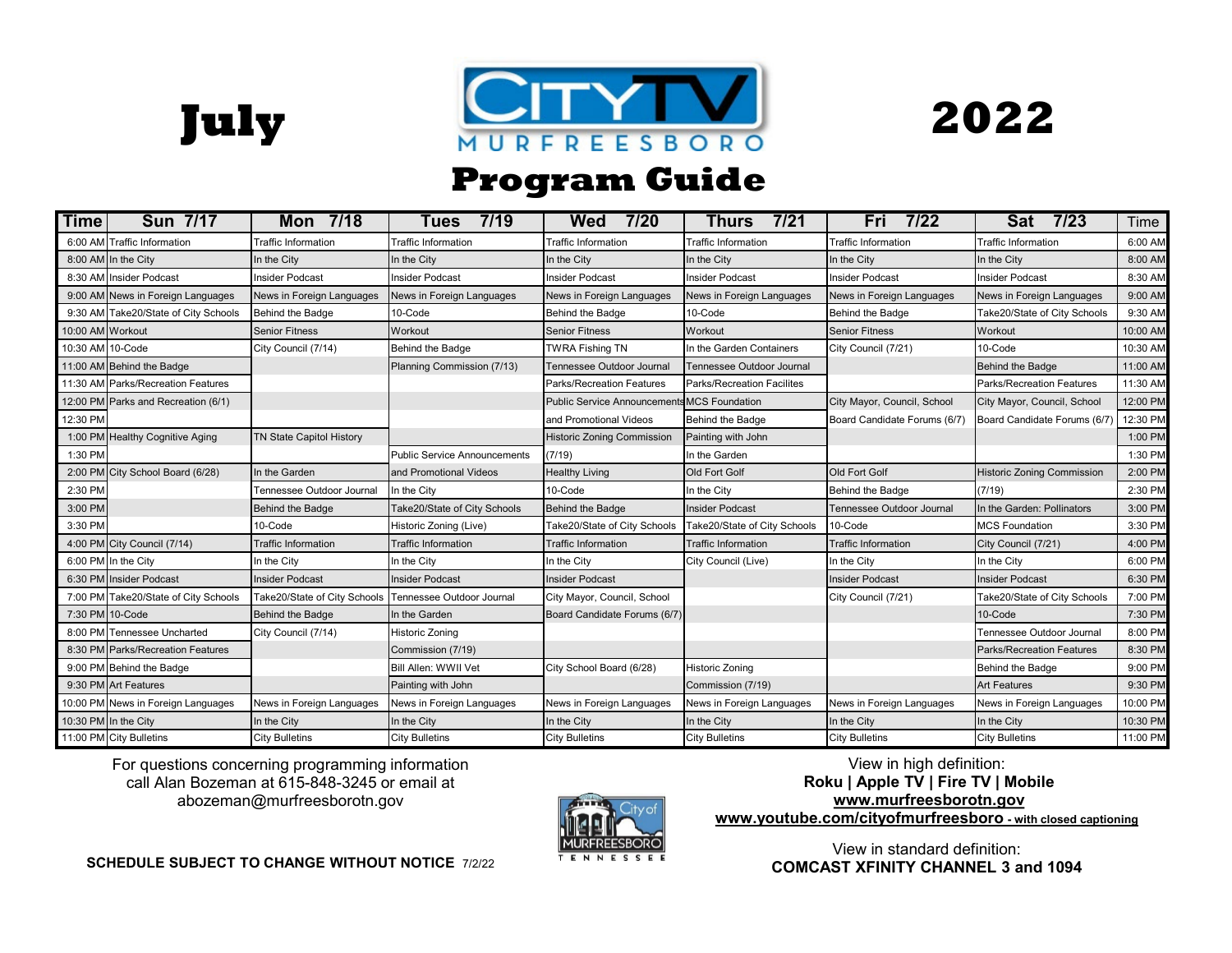





## \* **Program Guide**

| Time             | <b>Sun 7/24</b>                      | Mon 7/25                         | 7/26<br>Tues                                          | 7/27<br>Wed                    | Thurs 7/28                                              | 7/29<br>Fri                | 7/30<br>Sat                      | Time     |
|------------------|--------------------------------------|----------------------------------|-------------------------------------------------------|--------------------------------|---------------------------------------------------------|----------------------------|----------------------------------|----------|
|                  | 6:00 AM Traffic Information          | <b>Traffic Information</b>       | <b>Traffic Information</b>                            | <b>Traffic Information</b>     | <b>Traffic Information</b>                              | <b>Traffic Information</b> | <b>Traffic Information</b>       | 6:00 AM  |
|                  | 8:00 AM In the City                  | In the City                      | In the City                                           | In the City                    | In the City                                             | In the City                | In the City                      | 8:00 AM  |
|                  | 8:30 AM Insider Podcast              | <b>Insider Podcast</b>           | <b>Insider Podcast</b>                                | <b>Insider Podcast</b>         | <b>Insider Podcast</b>                                  | <b>Insider Podcast</b>     | <b>Insider Podcast</b>           | 8:30 AM  |
|                  | 9:00 AM News in Foreign Languages    | News in Foreign Languages        | News in Foreign Languages                             | News in Foreign Languages      | News in Foreign Languages                               | News in Foreign Languages  | News in Foreign Languages        | 9:00 AM  |
|                  | 9:30 AM Take20/State of City Schools | Behind the Badge                 | 10-Code                                               | Behind the Badge               | 10-Code                                                 | Behind the Badge           | Take20/State of City Schools     | 9:30 AM  |
| 10:00 AM Workout |                                      | <b>Senior Fitness</b>            | Workout                                               | <b>Senior Fitness</b>          | Board of Zoning Appeals (7/27)                          | <b>Senior Fitness</b>      | Workout                          | 10:00 AM |
| 10:30 AM 10-Code |                                      | City Council (7/21)              | <b>Elderly Fraud</b>                                  | <b>Historic Zoning</b>         |                                                         | City Council (7/28)        | 10-Code                          | 10:30 AM |
|                  | 11:00 AM Behind the Badge            |                                  | City Mayor, Council, School                           | Commission (7/19)              |                                                         |                            | Behind the Badge                 | 11:00 AM |
|                  | 11:30 AM Parks/Recreation Features   |                                  | Board Candidate Forums (6/7) City School Board (7/26) |                                |                                                         |                            | <b>Parks/Recreation Features</b> | 11:30 AM |
|                  | 12:00 PM Balloon Artist at Linebaugh | City Mayor, Council, School      |                                                       |                                | Public Service Announcements City School Board (7/26)   |                            | Balloon Artist at Linebaugh      | 12:00 PM |
|                  | 12:30 PM TN State Capitol History    | Board Candidate Forums (6/7)     |                                                       |                                | and Promotional Videos                                  |                            | <b>Healthy Living</b>            | 12:30 PM |
| 1:00 PM          |                                      |                                  | <b>Behind the Badge</b>                               | Board of Zoning Appeals        | Scams/ID Theft                                          |                            | <b>Opioid Crisis</b>             | 1:00 PM  |
|                  | 1:30 PM Bruce Amato                  |                                  | <b>Stones River Battlefield</b>                       | (Live)                         |                                                         |                            | <b>Bruce Amato</b>               | 1:30 PM  |
|                  | 2:00 PM Stones River Battlefield     | Murfreesboro Photo History       | <b>Get Fit Murfreesboro</b>                           |                                | <b>TWRA Fishing TN</b>                                  | <b>Historic Zoning</b>     | City School Board (7/26)         | 2:00 PM  |
|                  | 2:30 PM Painting a Lake Scene        |                                  | In the City                                           |                                | In the City                                             | Commission (7/19)          |                                  | 2:30 PM  |
|                  | 3:00 PM Public Service Announcements | <b>Parks/Recreation Features</b> | <b>Insider Podcast</b>                                | Tennessee Outdoor Journal      | <b>Insider Podcast</b>                                  | Tennessee Outdoor Journal  |                                  | 3:00 PM  |
|                  | 3:30 PM and Promotional Videos       | 10-Code                          | Take20/State of City Schools                          | Take20/State of City Schools   | Take20/State of City Schools                            | 10-Code                    | <b>Insider Podcast</b>           | 3:30 PM  |
|                  | 4:00 PM City Council (7/21)          | <b>Traffic Information</b>       | <b>Traffic Information</b>                            | <b>Traffic Information</b>     | <b>Traffic Information</b>                              | <b>Traffic Information</b> | City Council (7/28)              | 4:00 PM  |
|                  | 6:00 PM In the City                  | In the City                      | City School Board (Live)                              | In the City                    | City Council (Live)                                     | In the City                | In the City                      | 6:00 PM  |
|                  | 6:30 PM Insider Podcast              | <b>Insider Podcast</b>           |                                                       | <b>Insider Podcast</b>         |                                                         | <b>Insider Podcast</b>     | <b>Insider Podcast</b>           | 6:30 PM  |
|                  | 7:00 PM Take20/State of City Schools | Take20/State of City Schools     |                                                       | Board of Zoning Appeals (7/27) |                                                         | City Council (7/28)        | Take20/State of City Schools     | 7:00 PM  |
|                  | 7:30 PM 10-Code                      | Behind the Badge                 |                                                       |                                |                                                         |                            | 10-Code                          | 7:30 PM  |
|                  | 8:00 PM Tennessee Uncharted          | City Council (7/21)              | City Mayor, Council, School                           |                                |                                                         |                            | Tennessee Uncharted              | 8:00 PM  |
|                  | 8:30 PM Parks/Recreation Features    |                                  | Board Candidate Forums (6/7)                          |                                |                                                         |                            | <b>Parks/Recreation Features</b> | 8:30 PM  |
|                  | 9:00 PM Behind the Badge             |                                  |                                                       | City School Board (7/26)       | Board of Zoning Appeals (7/27) City School Board (7/26) |                            | Behind the Badge                 | 9:00 PM  |
|                  | 9:30 PM Art Features                 |                                  |                                                       |                                |                                                         |                            | <b>Art Features</b>              | 9:30 PM  |
|                  | 10:00 PM News in Foreign Languages   | News in Foreign Languages        | News in Foreign Languages                             | News in Foreign Languages      | News in Foreign Languages                               | News in Foreign Languages  | News in Foreign Languages        | 10:00 PM |
|                  | 10:30 PM In the City                 | In the City                      | In the City                                           | In the City                    | In the City                                             | In the City                | In the City                      | 10:30 PM |
|                  | 11:00 PM City Bulletins              | <b>City Bulletins</b>            | <b>City Bulletins</b>                                 | <b>City Bulletins</b>          | <b>City Bulletins</b>                                   | <b>City Bulletins</b>      | <b>City Bulletins</b>            | 11:00 PM |

. abozeman@murfreesborotn.gov For questions concerning programming information call Alan Bozeman at 615-848-3245 or email at



View in high definition: **Roku | Apple TV | Fire TV | Mobile** 

**www.murfreesborotn.gov**

. **www.youtube.com/cityofmurfreesboro - with closed captioning** 

**SCHEDULE SUBJECT TO CHANGE WITHOUT NOTICE** 7/2/22

View in standard definition: **COMCAST XFINITY CHANNEL 3 and 1094**